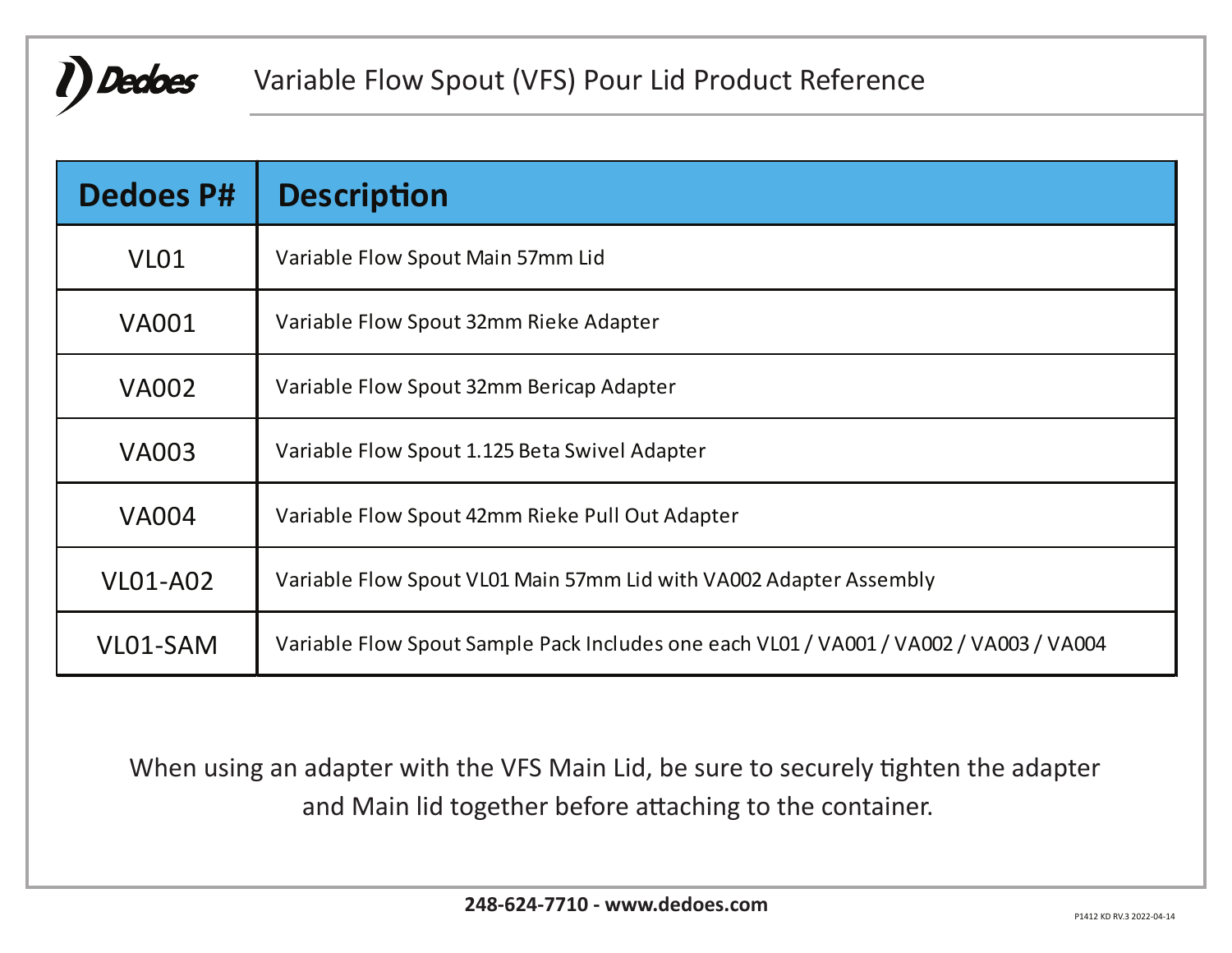

Variable Flow Spout (VFS) Pour Lid Product Reference

# *\*\*\*IMPORTANT!\*\*\**

To prevent spills you must press the thumb lever and open the spout **BEFORE** you tip and begin to pour the contents of the container. Failure to do so may result in the contents splashing out of the container if opened after the container has been tipped.

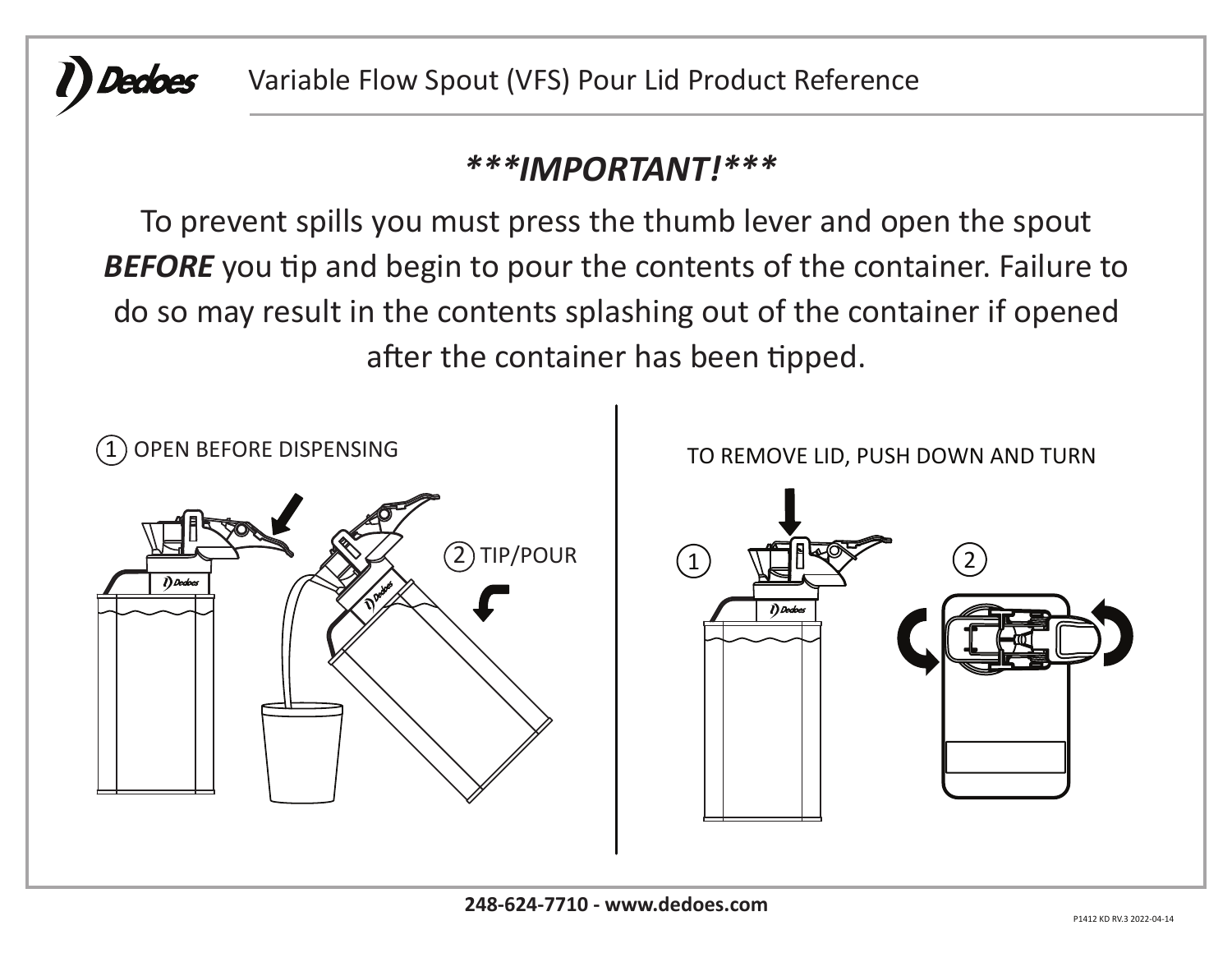

## P# VL01 Variable Flow Spout 57mm Main Lid

To assemble onto a container:

- Remove the cap of the container and identify the type, size, and manufacturer on the bottom of the cap.
- The VL01 is designed to fit some containers alone or to assemble with one of the four adapters to fit many other containers.
- Using the information below, find the lid and adapter combination that will fit your containers.



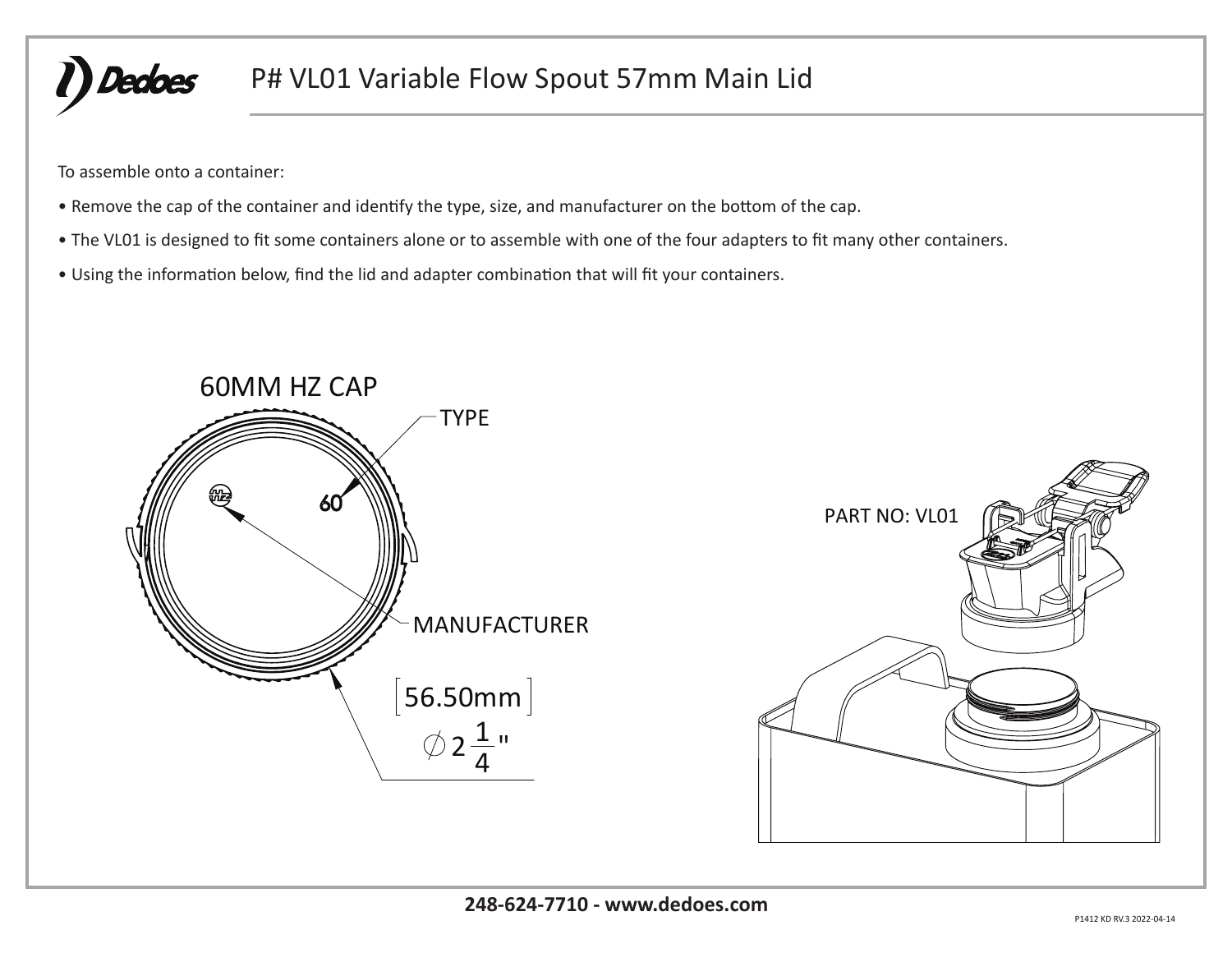Dedoes

## P# VA001 Variable Flow Spout 32mm Rieke Adapter

To determine which 32mm adapters you will need:

- Remove the cap from the F Style or Cone Top can you wish to use the VFS lid on.

- On the bottom interior of the cap you will see the type, size, and manufacturer.

- The  $\frac{m}{2}$  emblem refers to Rieke style caps, and the  $\sqrt{B}$  refers to Bericap style caps.





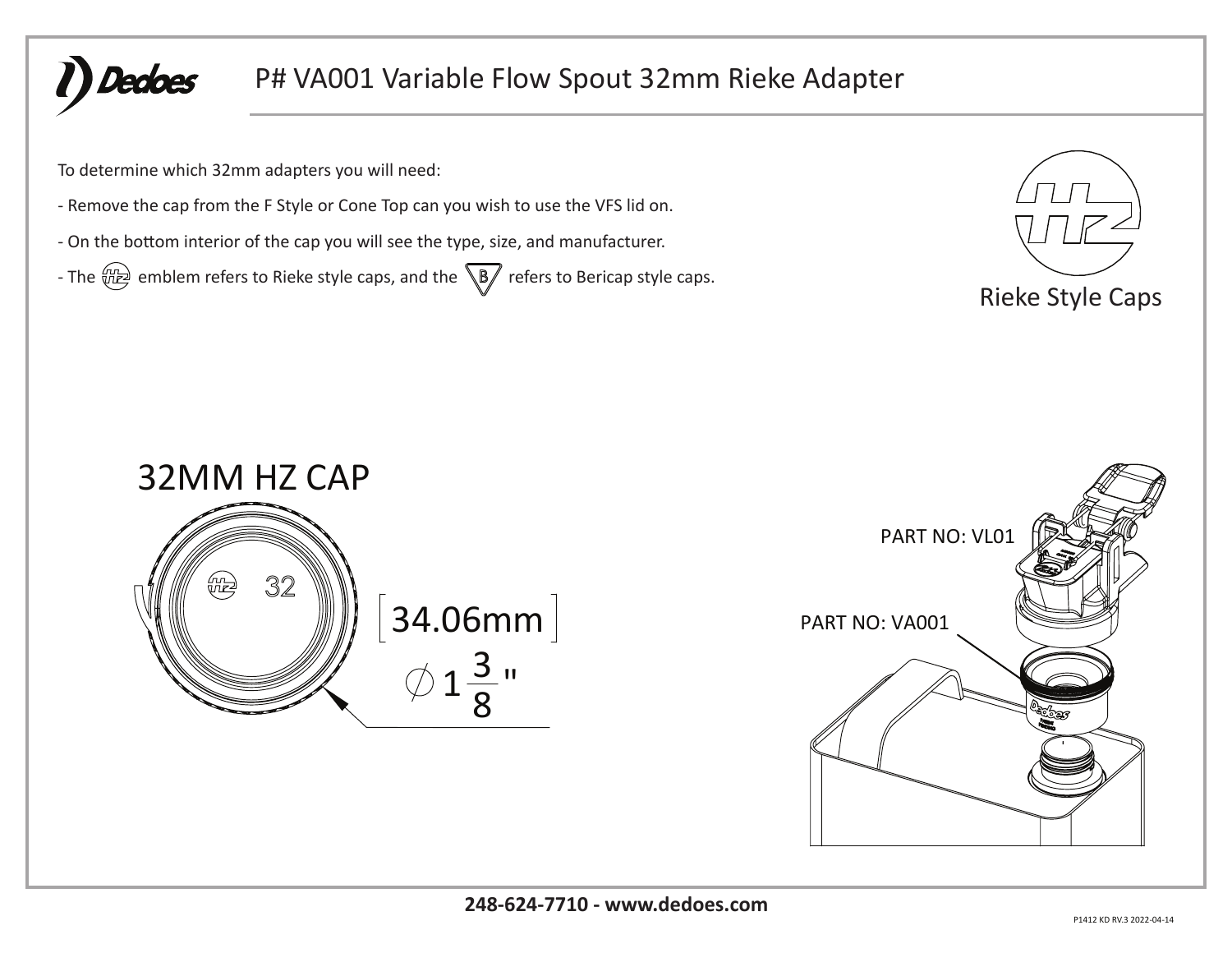**Dedoes** 

## P# VA002 Variable Flow Spout 32mm Bericap Adapter

To determine which 32mm adapters you will need:

- Remove the cap from the F Style or Cone Top can you wish to use the VFS lid on.

- On the bottom interior of the cap you will see the type, size, and manufacturer.

- The  $\left(\frac{m}{n}\right)$  emblem refers to Rieke style caps, and the  $\sqrt{B}$  refers to Bericap style caps.



## Bericap Style Caps

## 32MM B CAP



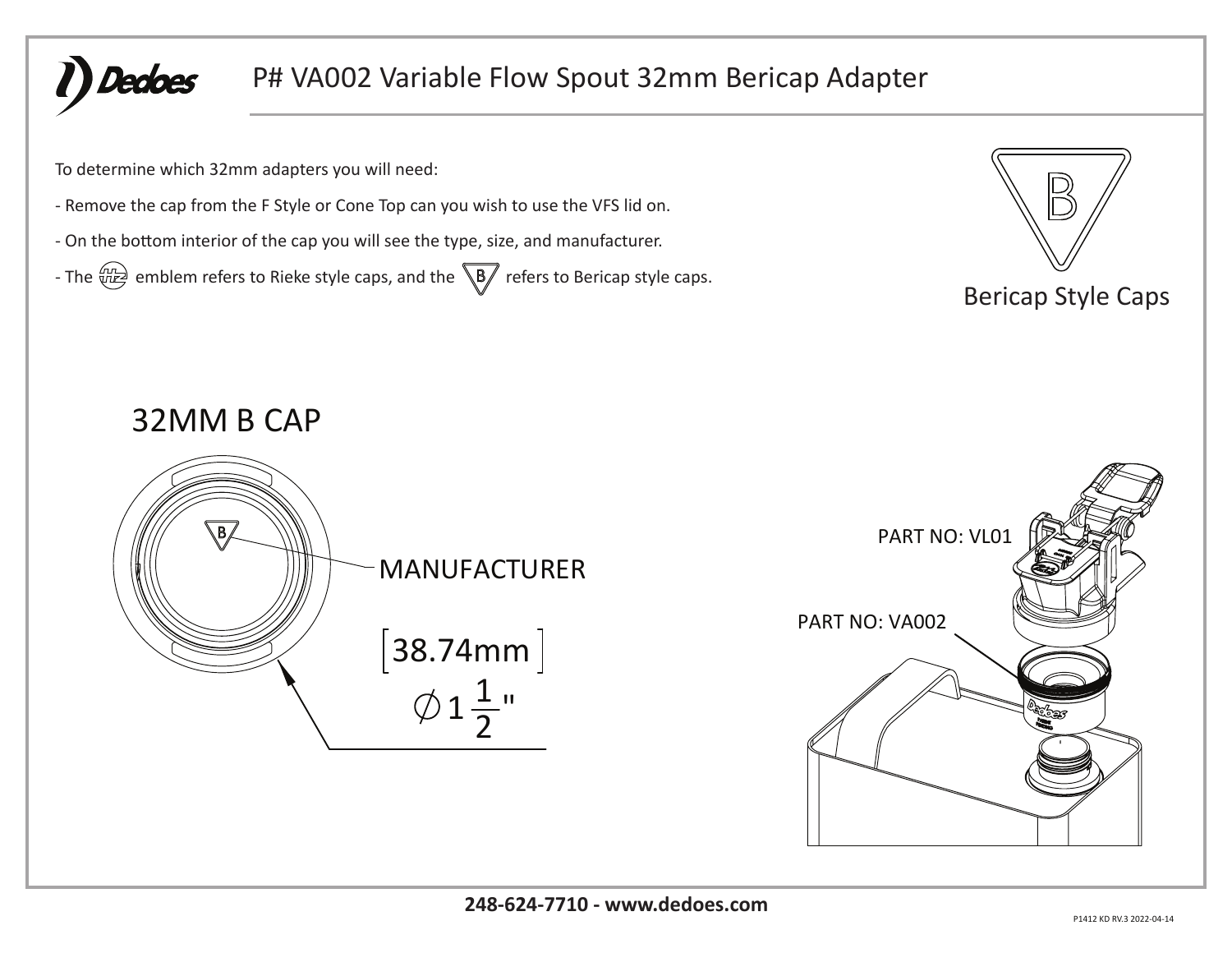# Dedoes

## P# VA003 Variable Flow Spout 1.125 Beta Adapter

- Remove the cap from the metal F Style or metal Cone Top can you wish to use the VFS lid on.
- The 1.125 Beta Adapter is designed for use on 1 1/8" Beta Metal Threaded cans.
- The top and bottom of the 1.125 Beta Adapter rotate independently.
- When using an adapter with the VFS Main Lid be sure to securely tighten the adapter and Main lid together before attaching to the container.
- Rotate the bottom section of the Beta Adapter to secure the assembly to the can.

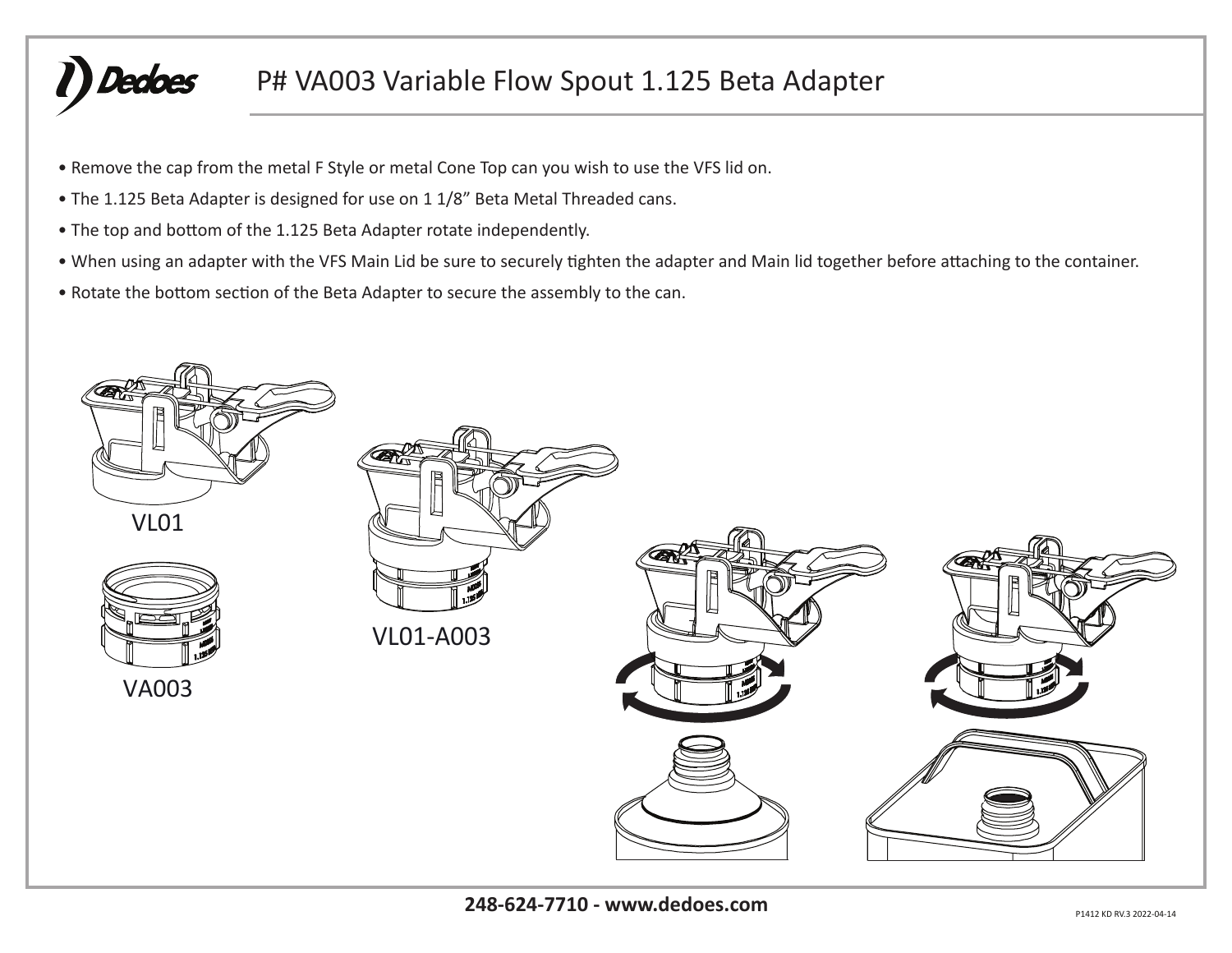# Dedoes

## P# VA004 Variable Flow Spout 42mm Rieke Pull Up Adapter

- Remove the cap from the F Style can you wish to use the VFS lid on.
- On the bottom interior of the cap you will see the type, size, and manufacturer.
- The  $\frac{f_{\text{ML}}}{f_{\text{ML}}}$  emblem refers to Rieke style caps.
- The 42mm Pull-Up adapters must be used with the built in pull up spout of the can in the down position.
- Do not pull up the plastic plug pour spout attached to the container.
- Install the VFS Lid and adapter with the pull up spout in the down position. Rieke Style Caps



### 42MM 402F HZ CAP